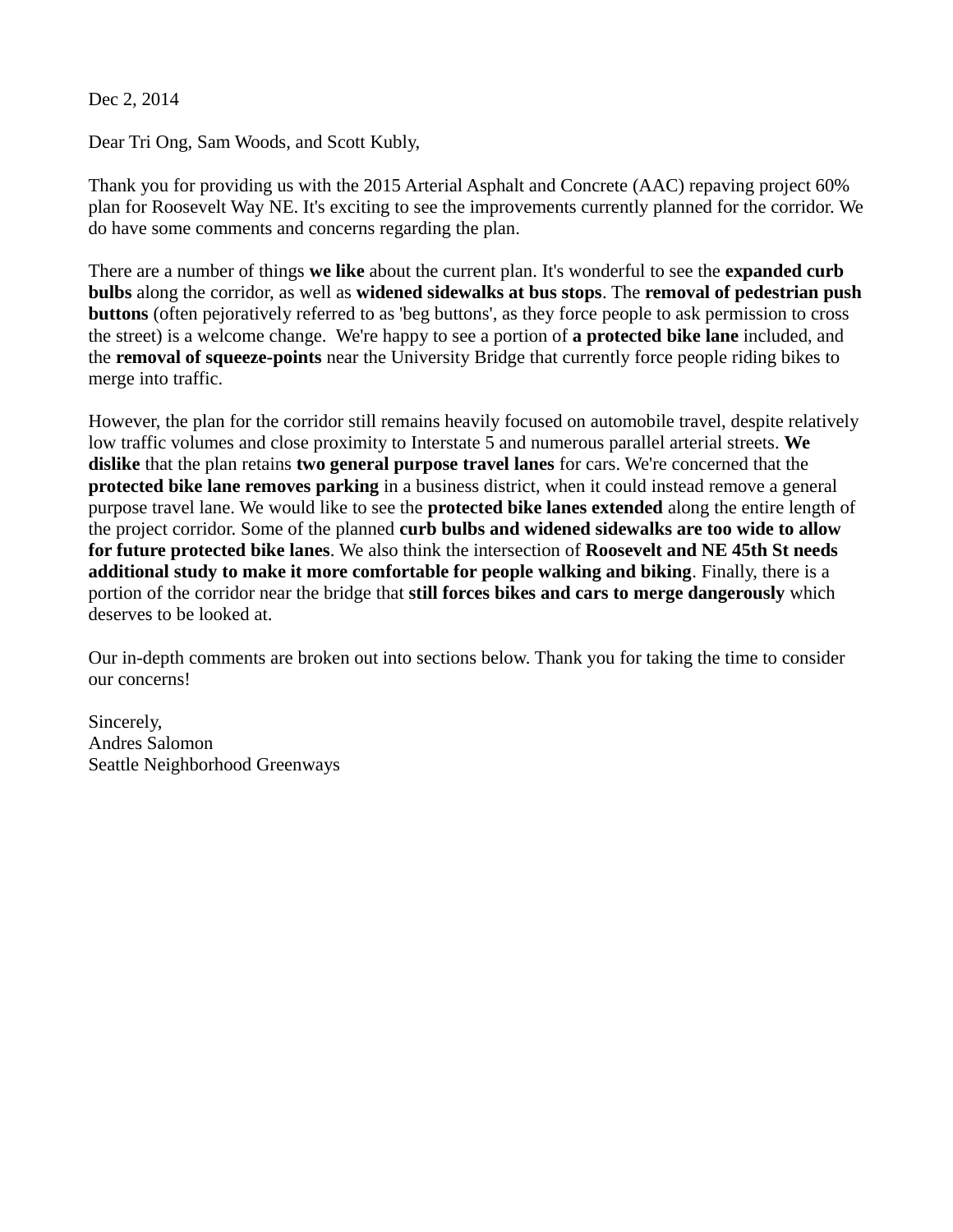## **The Good:**

1) Curb bulbs are widened along the corridor. This makes crossing distances shorter for people walking, and slows down vehicles. Forcing cars to take a wider turn results in more time and distance for people driving to see people in a crosswalk. Curb bulbs that consume parking spots also increase sight lines at intersections, which would normally be blocked by parked cars.

Despite a 7 foot width for the parking lane on the west side of Roosevelt, most of the curb bulbs only extend 4 feet or so. We consider this a good thing, as it means that the remaining 2-3 feet can be utilized for bike lane protection in the future.



- 2) Pedestrian push buttons are currently located on Roosevelt Way NE at the intersections of NE 64th St, NE 47th St, NE 45th St, and NE 42nd St. All of these intersections have heavy pedestrian traffic volumes. Pedestrian push buttons don't make sense along the corridor, and we're glad to see them removed in the plans. In general, the presence of pedestrian push buttons at full traffic signals indicates a lack of regard for pedestrians, and encourages pedestrians to cross without the protection of a walk signal if they miss their chance to hit the button before the signal changes. We encourage Seattle to remove them whenever possible.
- 3) A protected bike lane between NE 45th St and NE 40th St will be a welcome safety improvement. We're excited to see that the lanes will be implemented as early as this month on a temporary basis, so that they can be monitored and modified prior to the repaving.



The c-curbs near the bridge will be shaved slightly to allow people on bikes to pass through without being forced to merge with fast-moving cars while also avoiding cars merging from the ramp. This is a huge improvement.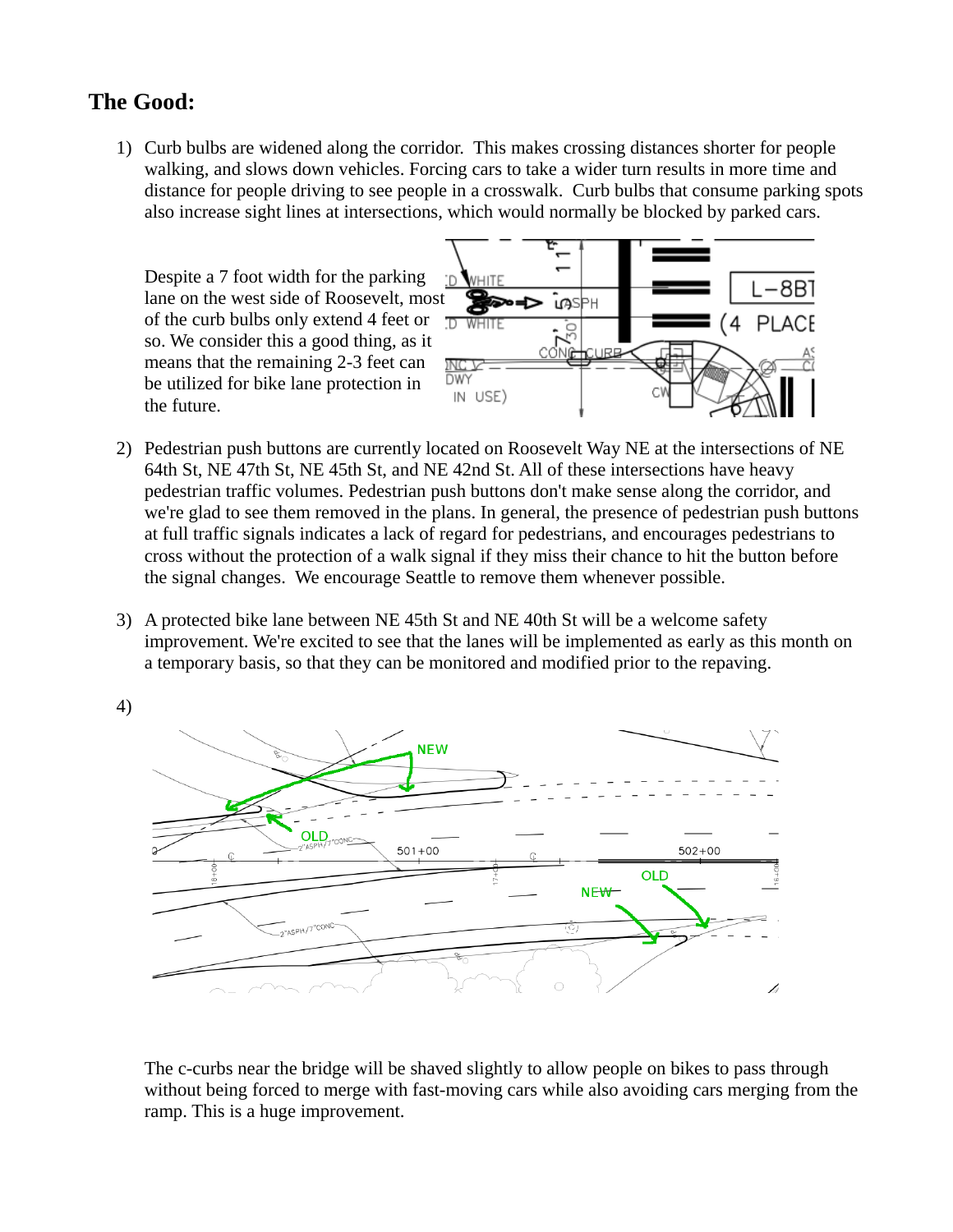## **The Bad:**

1) Roosevelt Way NE suffers from very irregular traffic patterns, and from a large mix of different vehicles. Massive pup-and-truck dump trucks hauling soil from light rail construction mix with bicycles, buses, and delivery trucks. For most of the day, the road is underutilized, with clusters of cars collecting at every light. For a few hours, it can be congested (often due to congestion on Eastlake, NE 45th, or elsewhere). Instead of keeping this road as two general purpose travel lanes with a 30 mph speed limit, we would like to see it turned into one general purpose travel lane with lights timed for 25 mph. If additional capacity is necessary, we would prefer to see it provided through a parking lane with peak-hour restrictions. One full-time lane plus an additional peak-hour travel lane could easily meet Roosevelt's current capacity, while also providing businesses with parking on the off-hours. This would benefit everyone using the corridor, as it sees numerous collisions of all user modes.



*Roosevelt Way NE averaged 2 collisions per week in 2011, 2012*

2) We are concerned that the removal of a parking lane instead of a general-purpose travel lane will result in a sub-standard protected bike lane, as well as 'bikelash' from nearby businesses. We believe that Roosevelt Way NE should be designed to prioritize the businesses, schools, and homes along the corridor, rather than automobiles attempting to speed through the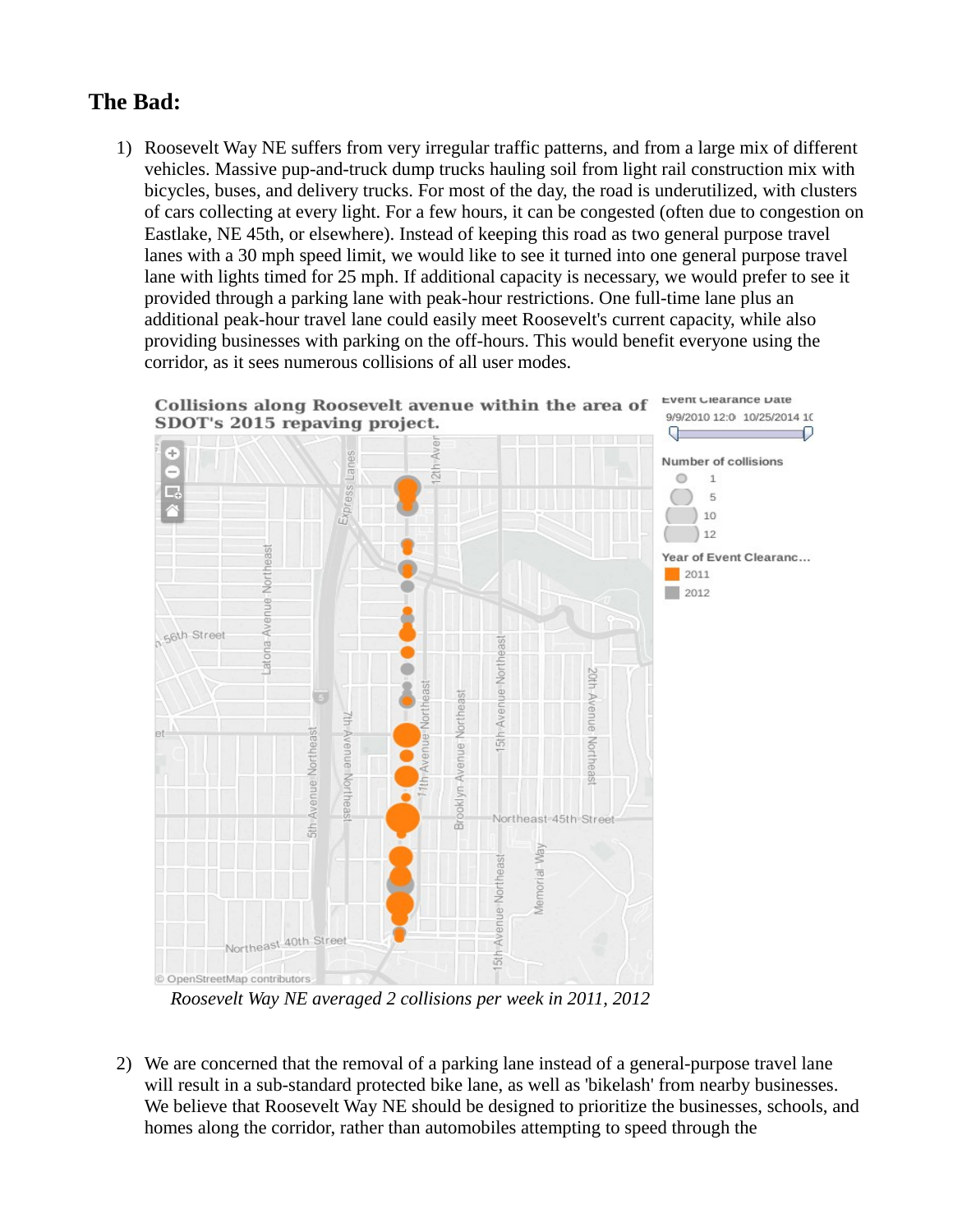neighborhood. Many of the business owners we spoke to were concerned by both the number of collisions that occurred in front of their stores, and their need for parking. The current plan for parking removal on the west side of the street could actually result in additional speed by vehicles, as parked (and parking) cars tend to provide a calming effect.



Additionally, the area in front of UW Medical will lack proper protection for the bike lane, and there will be conflicts with bikes and buses/patient loading. If one of the general purpose travel lanes were to become a bus stop and loading zone, this would resolve the conflicts. These bus stops and loading zones would become in-lane stops in the case of a parking lane with peakhour restrictions. To leave this segment unprotected would be a failure to build a truly All-Agesand-Abilities protected bike lane.

- 3) Roosevelt Way NE is an important corridor for people biking, connecting Maple Leaf, Roosevelt, University District, Eastlake, the University Bridge, two future light rail stations, and numerous businesses and employers. This is why the protected bike lane suggested for Roosevelt in Seattle's Bicycle Master Plan is considered a city-wide connector. Let's make it a priority to build these city-wide connectors now, rather than later. We would like to see the protected bike lane starting on the University Bridge and extending all the way to NE 65th St. Ideally this would be done as part of the 2015 AAC project, when it is most cost-effective to include the improvements. Delaying the implementation of a protected bike lane along the entire corridor means the potential for additional construction closures, cost, noise, and distruption to local businesses.
- 4) If we're not going to extend the protected bike lanes immediately, we need to ensure that the 2015 AAC project does not jeopardize future segments of a protected bike lane on Roosevelt. In places where curb bulbs and widened sidewalks are right next to the existing bike lane, we need to plan for the future.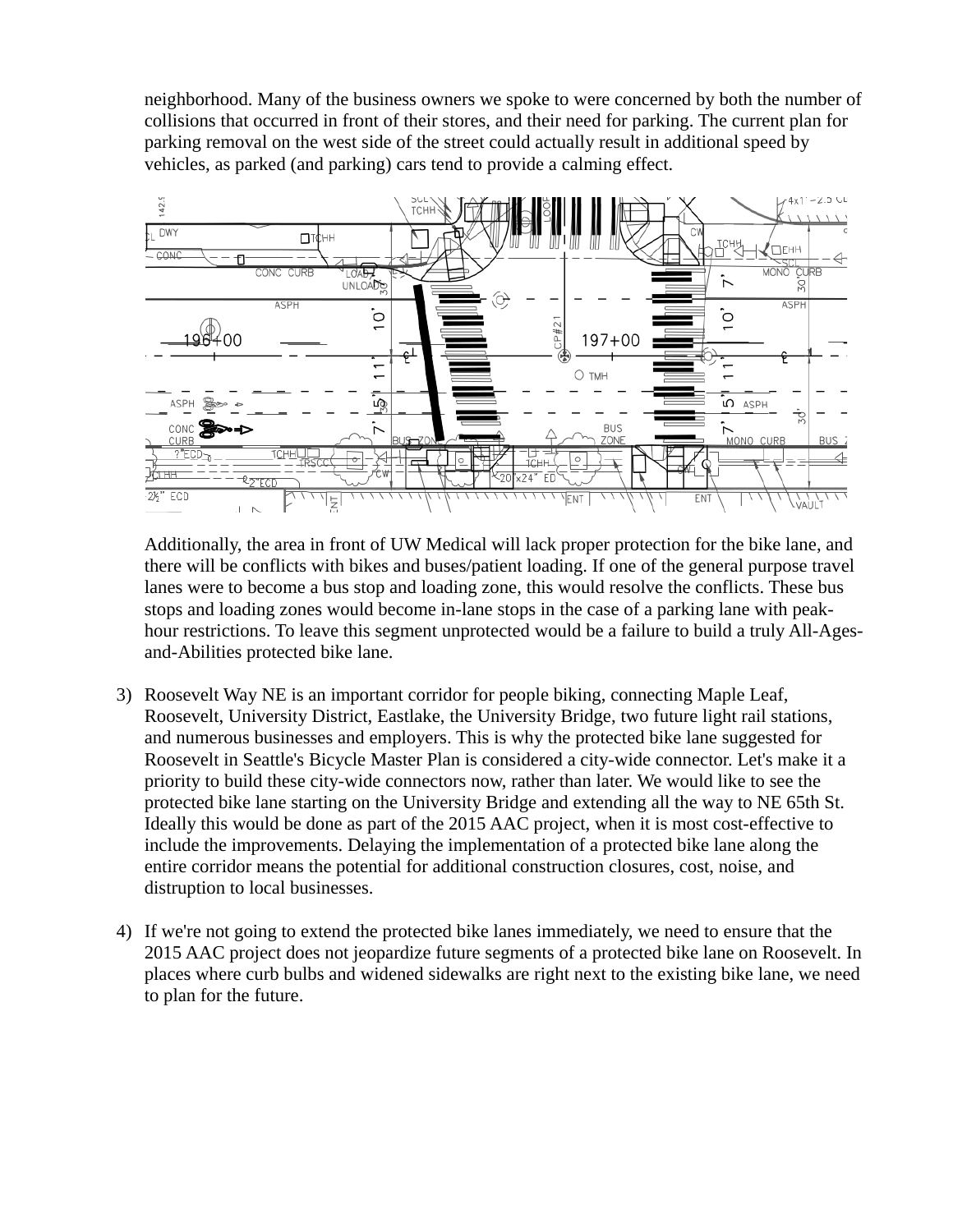

One possibility would be to create bus and load-zone islands, similar to what was built on Dexter Ave. This should be made part of the AAC plans, with the bike lane being routed to the west of a load/unload zone or bus stop. One can imagine a five foot wide bike lane between the existing sidewalk and a seven foot wide island.

In places where the curb bulb is simply too wide, it should be narrowed.

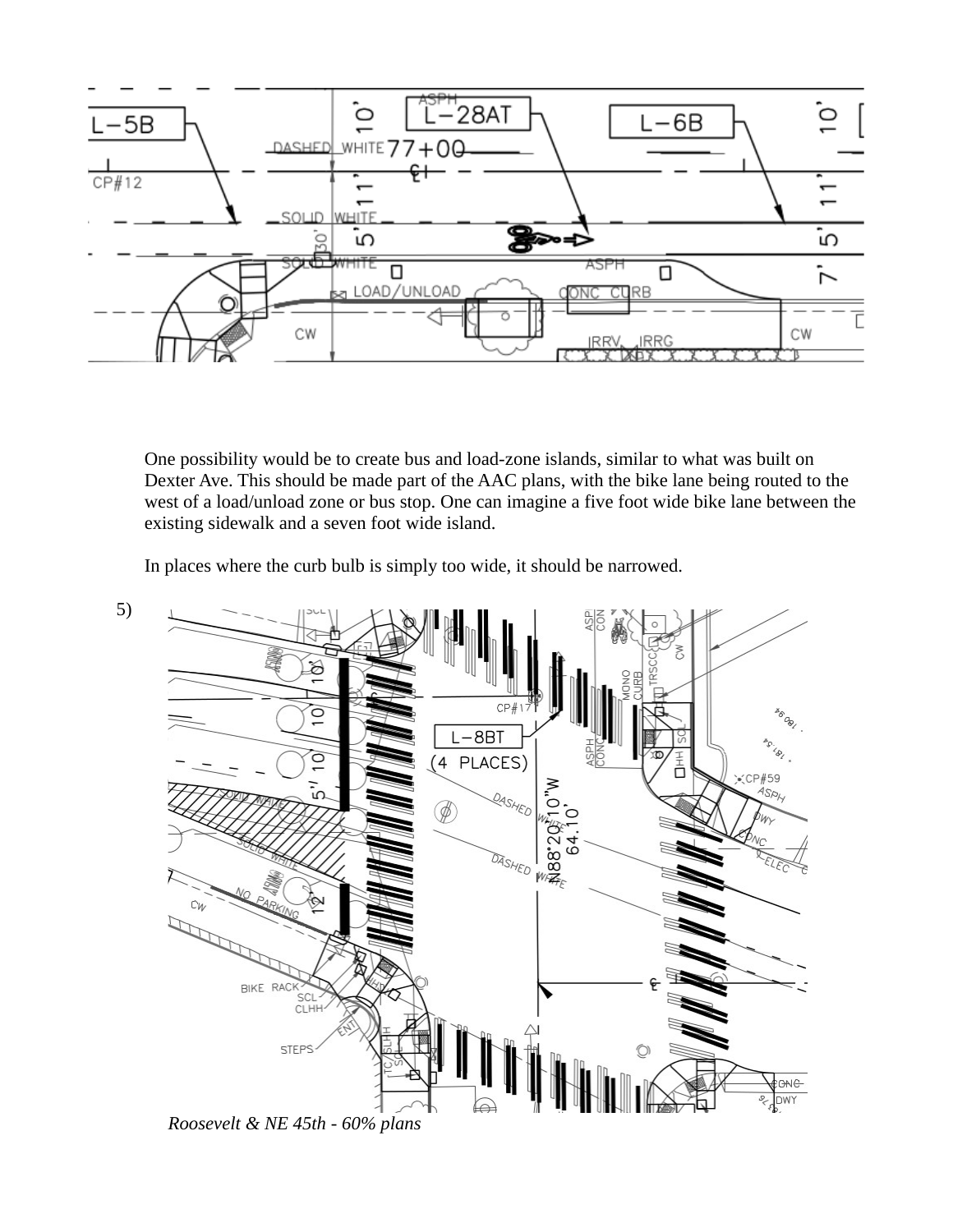The earlier AAC 30% plans had reduced this intersection of Roosevelt Way NE and NE 45th St down to three lanes, removing the right turn lane on the north side of the intersection and adding a massive curb bulb in its place. We were disappointed to discover that the 60% plans have readded the lane. This intersection is awful to cross on foot, and the painted island does

little to help. We recommend removing the right turn lane if possible.

We also would like to see a larger curb bulb on the south side of the intersection, next to the gas station. The gas station has numerous driveways which present a risk to people in the bike lane, vehicles making turns through the intersection, and people walking on the sidewalk and in the crosswalk. If driveway consolidation is possible, that would help greatly. This intersection already has a lot going on, and the driveways closest to it are not helping.



*Roosevelt & NE 45th - 30% plans*

6) At NE Campus Pkwy, the bike lane will disappear and bikes will be forced to merge with cars. They will share two 11 foot general-purpose lanes.



We think this needs to be examined more closely. At this segment of Roosevelt, there's a left-